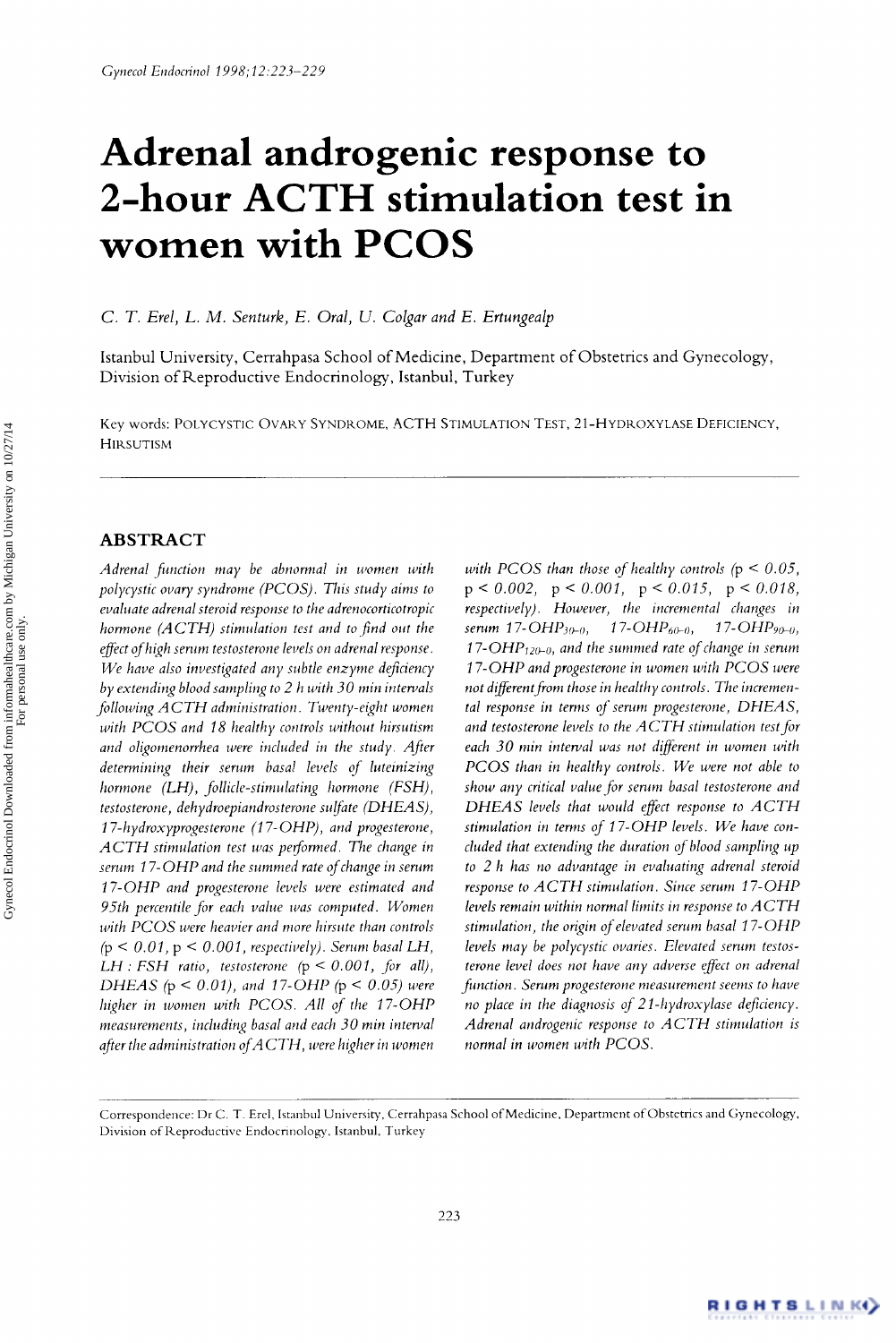Since the association of polycystic ovaries with **Patients** amenorrhea, hirsutism and obesity was first reported by Stein & Leventhal in 1935', various endocrinologic aspects have been found to be interrelated in polycystic ovary syndrome (PCOS) characterized by hyperandrogenism. Androgen excess, especially serum testosterone and androstenedione, is the most common abnormal hormonal change and a central part of the clinical expression of PCOS<sup>2,3</sup>. Although the main source of hyperandrogenism in PCOS is believed to be due to ovarian production, there is some evidence of adrenocortical hyperfunction. Dehydroepiandrosterone sulfate (DHEAS), an androgen formed primarily by the adrenal cortex, is elevated in over 50% of women with PCOS4. Some investigators have suggested adrenal androgen hyperresponsiveness after adrenocorticotropic hormone (ACTH) stimulation<sup>5,6</sup>.

Late-onset congenital adrenal hyperplasia (LO-CAH) due to 21-hydroxylase enzyme deficiency can mimic the clinical and hormonal characteristics of  $PCOS<sup>7-12</sup>$ . Although the change in serum 17-hydroxyprogesterone (17-OHP) levels after ACTH stimulation test is the diagnostic hallmark for LO-CAH due to 21-hydroxylase enzyme deficiency, women with PCOS may respond to this test with a moderate increase in serum 17-OHP levels<sup>5,13,14</sup>. It is still debatable whether adrenal disorders in PCOS are a consequence of elevation of androgens of ovarian origin or adrenal overproduction of androgens *per se* may precede PCOS.

Since the studies assessing ovarian and adrenal function in PCOS are contradictory, this study aims to evaluate the ovarian and adrenal function in women with PCOS by measuring serum basal testosterone, DHEAS, 17-OHP and progesterone lation test to detect the changes in serum 17-OHP and progesterone levels, as well as adrenal androgenic response by focusing on the changes in serum DHEAS levels. Meanwhile, we have also tried to find any possible effect of high serum testosterone levels on adrenal steroid production during ACTH stimulation tests performed on women with levels<sup>5,6,13-20</sup>. We then performed an ACTH stimu-PCOS. In the present study, we extended the duration of blood sampling to 2 h with 30 min intervals after ACTH stimulation in order to reveal any enzyme deficiency that cannot be noticed by Serum LH and FSH levels were measured the routine 30 min test. by double antibody radioimmunoassay (RIA)

### **INTRODUCTION MATERIALS AND METHODS**

Twenty-eight women with PCOS and 18 healthy control women without hirsutism and oligomenorrhea were included into the study. Informed consent was obtained from each woman. A woman was considered to have hirsutism when she had a score above 8 on the Ferriman-Gallwey scale<sup>21</sup>. Oligomenorrhea was defined as menstrual cycle greater than 40 days in length and body mass index (BMI) was computed as  $kg/m^2$ . PCOS was defined as having elevated serum testosterone and/or DHEAS levels, serum basal luteinizing hormone (LH) concentration, increased LH : folliclestimulating hormone (FSH) ratio<sup>2,3</sup> and the appearance of polycystic ovaries on ultrasonography according to the criteria of Adams and colleagues<sup>22</sup>. Transvaginal ultrasonography was performed with a 5-MHz, 200 degrees phasedarray sector vaginal probe (Kretz, Tiefenbach, Zips, Germany) on all women.

## **ACTH stimulation test**

No woman received hormonal medication for at least 3 months before the test. ACTH stimulation test was performed on all women in the fasting state and in the supine position between 08.00 and 09.00 am of their cycle day 3-5. A heparin lock was placed in the forearm. After baseline blood was sampled, 0.25 mg synthetic ACTH (Syncaine<sup>®</sup>, Synacten, CIBA, Basel, Switzerland) was injected intravenously and blood samples were obtained every 30 min for 2 h. Then serum was separated and stored at  $-20^{\circ}$ C until it was assayed for testosterone, DHEAS, 17-OHP and progesterone determinations.

In addition, the 17-OHP level 30 min after ACTH administration  $(17-OHP_{30})$ , the changes in 17-OHP levels (17-OHP3o-o) and the summed rate of change in 17-OHP and progesterone  $[(P_{30-0}) + (17-OHP_{30-0})/30$  min], which was originally proposed by Gutai and colleagues<sup>23</sup> for the detection of heterozygous congenital adrenal hyperplasia carrier, were calculated in both groups.

## **Hormone assays**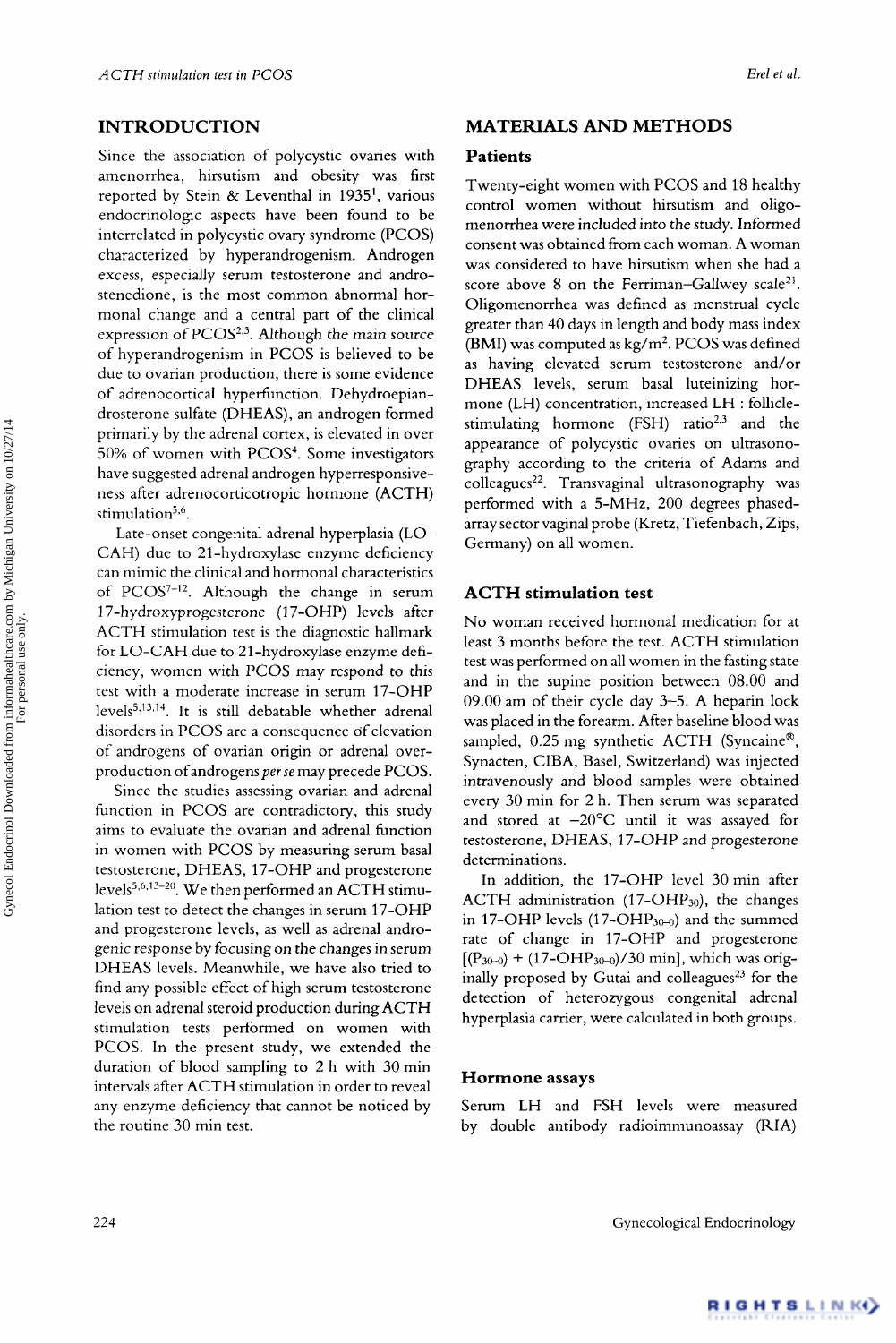techniques (Diagnostic Products Corporation, Los Angeles, CA). Serum testosterone, DHEAS, 17-OHP and progesterone levels were measured by the Coat-a-Count RIA kit (Diagnostic Products Corporation, Los Angeles, CA).

The intra-assay coefficients of variation (CVs) for the kits were 4.0%, 5.0% and 5.6% for low, medium and high 17-OHP and 2.6%, 5.1% and 6.4% for low, medium and high progesterone values, respectively. The intra-assay CVs for the measurements of testosterone were 9.2%, 10.4% and 12.9% for low, medium and high values, respectively. For DHEAS the intra-assay CVs were 3.9%, 4.1% and 5.3% for low, medium and high values, respectively. The intra-assay CVs for the kits were  $2.3\%$ ,  $3.6\%$  and  $7.0\%$  for low, medium and high LH values and **3.1%,** 3.9% and 6.5% for low, medium and high FSH values, respectively. The upper ranges for serum testosterone, DHEAS, 17-OHP and progesterone levels in the early follicular phase in our laboratory were 0.85 ng/ml, 430  $\mu$ g/dl, 1.2 ng/ml, and 0.3 ng/ml, respectively.

# **Statistical analysis**

The results were compared between the group of women with PCOS and the healthy controls for each time interval using ANOVA or Kruskal-Wallis test where appropriate. Mann-Whitney rank sum test or *t*-tests were used for comparison of the two groups depending on the distribution of the data. Normality of data was tested with the

Kolmogorov-Smirnov test. Spearman rank order correlation was used for testing correlation between two parameters. Statistical calculations were performed using Statistical Package for Social Sciences (SPSS) for Windows, version 6.0 (SPSS, Chicago, IL) and Sigmastat for Windows, version 2.0 (Jandel Scientific Corporation, San Rafael, CA, USA).

# **RESULTS**

The mean age and BMI were  $20.8 \pm 3.7$  years (range 17–26) and  $24.5 \pm 4.3$  kg/m<sup>2</sup> for women with PCOS, compared with  $22.1 \pm 5.6$  years (16-35) and  $21.0 \pm 1.5$  kg/m<sup>2</sup> for normal healthy controls. The groups were comparable in terms of age, but women with PCOS were heavier than the controls ( $p \le 0.01$ ). Of 28 women with PCOS, 20 had oligomenorrhea. All women with PCOS were more hirsute than healthy controls with mean Ferriman-Gallwey score of  $17.3 \pm 8.5 \nu s$ .  $3.1 \pm 1.6$  $(p < 0.001)$ . Serum basal testosterone, DHEAS, 17-OHP, LH levels and the LH : FSH ratio were significantly higher in women with PCOS than in controls (Table 1).

The mean serum basal 17-OHP and 30min ACTH-stimulated levels for controls were found to be  $1.04 \pm 0.36$  ng/ml and  $1.55 \pm 0.49$  ng/ml, respectively. Change in  $17$ -OHP  $(17$ -OHP<sub>30-0</sub>) and summed rate of change of 17-OHP and progesterone  $[(P_{30-0}) + (17-OHP_{30-0})/30]$  were  $0.51 \pm 0.32$  ng/ml and  $3.15 \pm 1.80$  ng/dl/min,

**Table 1**  Clinical and hormonal characteristics ofthe study and control groups (mean  $\pm$  SE)

|                                | Study group<br>$(n = 28)$ | Control group<br>$(n = 18)$ |
|--------------------------------|---------------------------|-----------------------------|
| Age (years)                    | $20.8 \pm 3.7$            | $22.1 \pm 5.6$              |
| BMI $(kg/m^2)$                 | $24.5 \pm 4.3*$           | $21.0 \pm 1.5$              |
| Oligomenorrhea (%)             | 20/28 (71%)               | $\left( \right)$            |
| Hirsutism (Ferriman–Gallwey)   | $17.3 \pm 8.5$ **         | $3.1 \pm 1.6$               |
| $LH$ (mIU/ml)                  | $12.1 \pm 3.9**$          | $4.3 \pm 1.8$               |
| FSH (mIU/ml)                   | $4.0 \pm 1.2**$           | $5.7 \pm 1.5$               |
| LH : FSH                       | $3.3 \pm 1.4**$           | $0.8 \pm 0.3$               |
| 17-hydroxyprogesterone (ng/ml) | $1.6 \pm 0.7$ ***         | $1.0 \pm 0.4$               |
| Progesterone (ng/ml)           | $0.8 \pm 0.3$             | $1.0 \pm 0.4$               |
| Total testosterone (ng/ml)     | $1.0 \pm 0.3$ **          | $0.5 \pm 0.1$               |
| DHEAS $(\mu g/d)$              | $317 \pm 120$             | $230 \pm 57$                |

*\*p* < 0.01; *\*\*p* < 0.001; *\*\*\*p* < 0.05

BMI, body mass index; LH, luteinizing hormone; FSH, follicle-stimulating hormone; DHEAS, dehydroepiandrosterone sulfate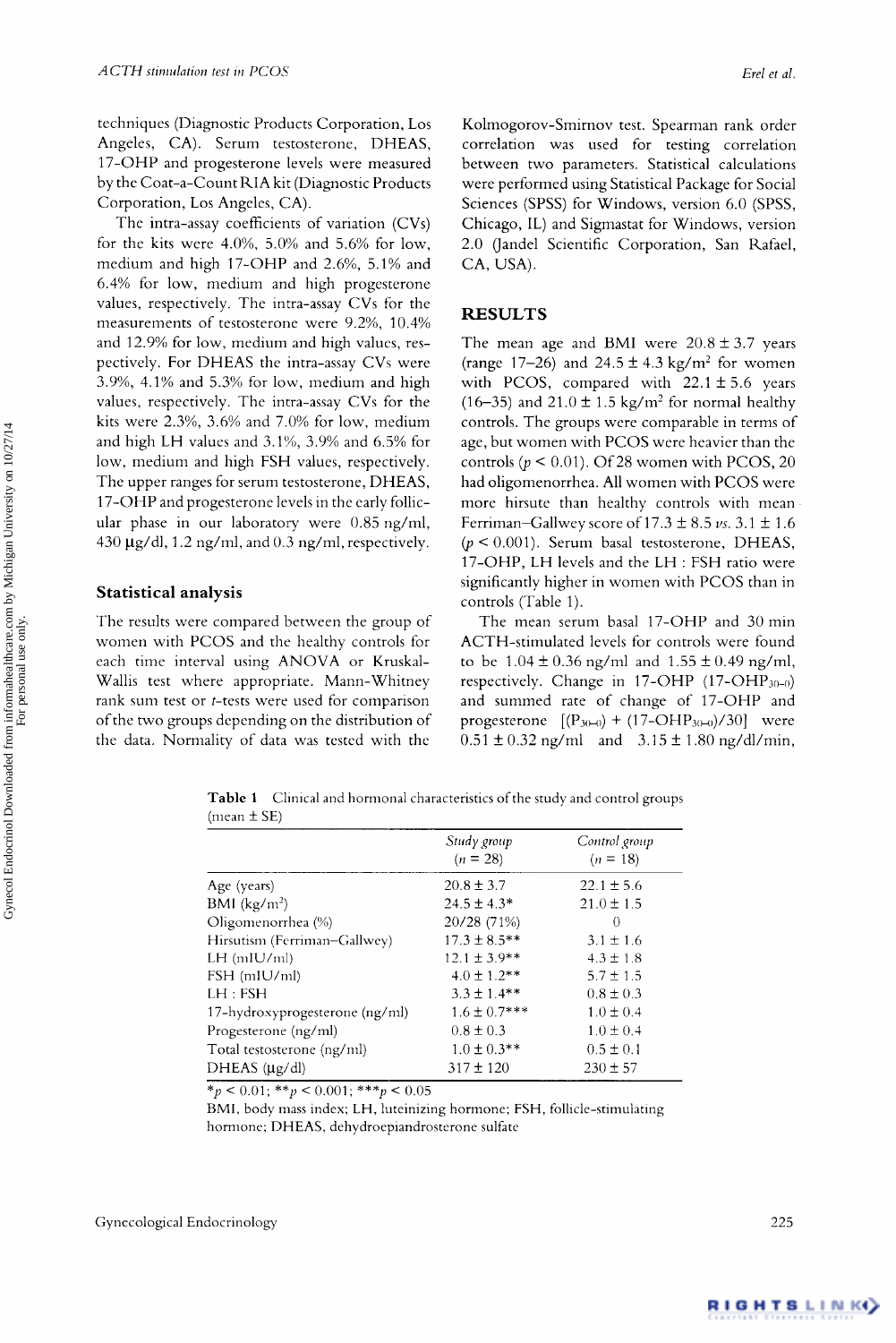|                                                 | Study group<br>$(n = 28)$ | Control group<br>$(n = 18)$ |
|-------------------------------------------------|---------------------------|-----------------------------|
| $17$ -OH $P_{30-0}$ (ng/ml)                     | $0.84 \pm 0.59*$          | $0.51 \pm 0.32$             |
| $[(P_{30-0}) + (17-OHP_{30-0})]/30$ (ng/dl/min) | $4.22 \pm 2.90*$          | $3.15 \pm 1.80$             |
| * $p > 0.05$                                    |                           |                             |

Table 2 17-hydroxyprogesterone (17-OHP<sub>30-0</sub>) and Gutai values of study and control groups (mean f **SE)** 

respectively (Table 2). The 95th percentile values for 17-OHP<sub>30</sub>, 17-OHP<sub>30-0</sub> and  $[(P_{30-0}) +$  $(17-OHP<sub>30-0</sub>)/30$ ] measurements were selected as the upper normal limit in our study: 2.53 ng/ml, 1.15 ng/ml and 6.75 ng/dl/min, respectively. Azziz  $\&$  Zacur<sup>12</sup> have claimed that levels that are more than three-fold the 95th percentile value, designate LO-CAH as being due to 21 hydroxylase enzyme deficiency. None of the women in our study group fulfilled this criterion.

The mean hormonal values in women with PCOS were  $1.61 \pm 0.67$  ng/ml for basal 17-OHP,  $2.46 \pm 0.9$  ng/ml for 17-OHP<sub>30</sub>,  $0.84 \pm$ 0.59 ng/ml for 17-OHP<sub>30-0</sub> and  $4.22 \pm 2.9$  ng/ dl/min for  $[(P_{30-0}) + (17{\text -}OHP_{30-0})/30]$  (Tables 1 and 2). The measurements ofserum 17-OHP levels for basal, 30, 60, 90, and 120 min after ACTH stimulation test are shown in Figure 1. All of the 17-OHP measurements, including basal and at each 30 min interval following administration of ACTH, were significantly higher in women with PCOS than healthy controls ( $p \le 0.05$ ,  $p \le 0.002$ , *<sup>p</sup>*< 0.001, *p* < 0.15, *p* < 0.018, respectively). In study and control groups, serum 17-OHP levels increased with 30 min intervals following ACTH stimulation ( $p < 0.05$ ). However, the incremental changes in serum  $17$ -OHP<sub>30-0</sub>,  $17$ -OHP<sub>60-0</sub>, 17-OHP<sub>90-0</sub>, 17-OHP<sub>120-0</sub> and the summed rate of change in serum 17-OHP and progesterone in women with PCOS did not differ from those in healthy controls (Table 2). The incremental response of serum progesterone levels to ACTH stimulation test for each 30 min interval was not different in the two groups (Figure 2).

The mean serum DHEAS levels for basal, 30, 60, 90, and 120 rnin after ACTH stimulation test were higher in women with PCOS than healthy controls (Figure 3) (p < 0.012, *p* < 0.011,  $p < 0.012, p < 0.021$ , and  $p < 0.008$ , respectively). Adrenal androgenic response in terms ofincremental values in serum DHEAS levels following ACTH stimulation test for each 30 min interval in women with PCOS was not different from those

 $4.0$ **4.0** 1  $3.0$ 17-OHP  $(ng/m)$  $2.0$  $1.0$ *0.0*  **0** *30 60* **90 120**  Minutes

Figure 1 Serum 17-hydroxyprogesterone (17-OHP) levels in women with PCOS *(-0-)* and controls *(-o-)*  after ACTH stimulation test. Values are mean  $\pm$  SE



**Figure 2** Serum progesterone levels in women with PCOS *(-0-)* and controls (-O-) after ACTH stimulation test. Values are mean  $\pm$  SE

in healthy controls. Serum DHEAS levels did not show any correlation with serum 17-OHP levels either at basal state or following ACTH stimulation.

The mean serum testosterone levels at  $0, 30, 60,$ 90, and 120 min were significantly higher in women with PCOS than normal women  $(p < 0.001$  for each value) and this finding confirmed the selection criteria for women with

226 Gynecological Endocrinology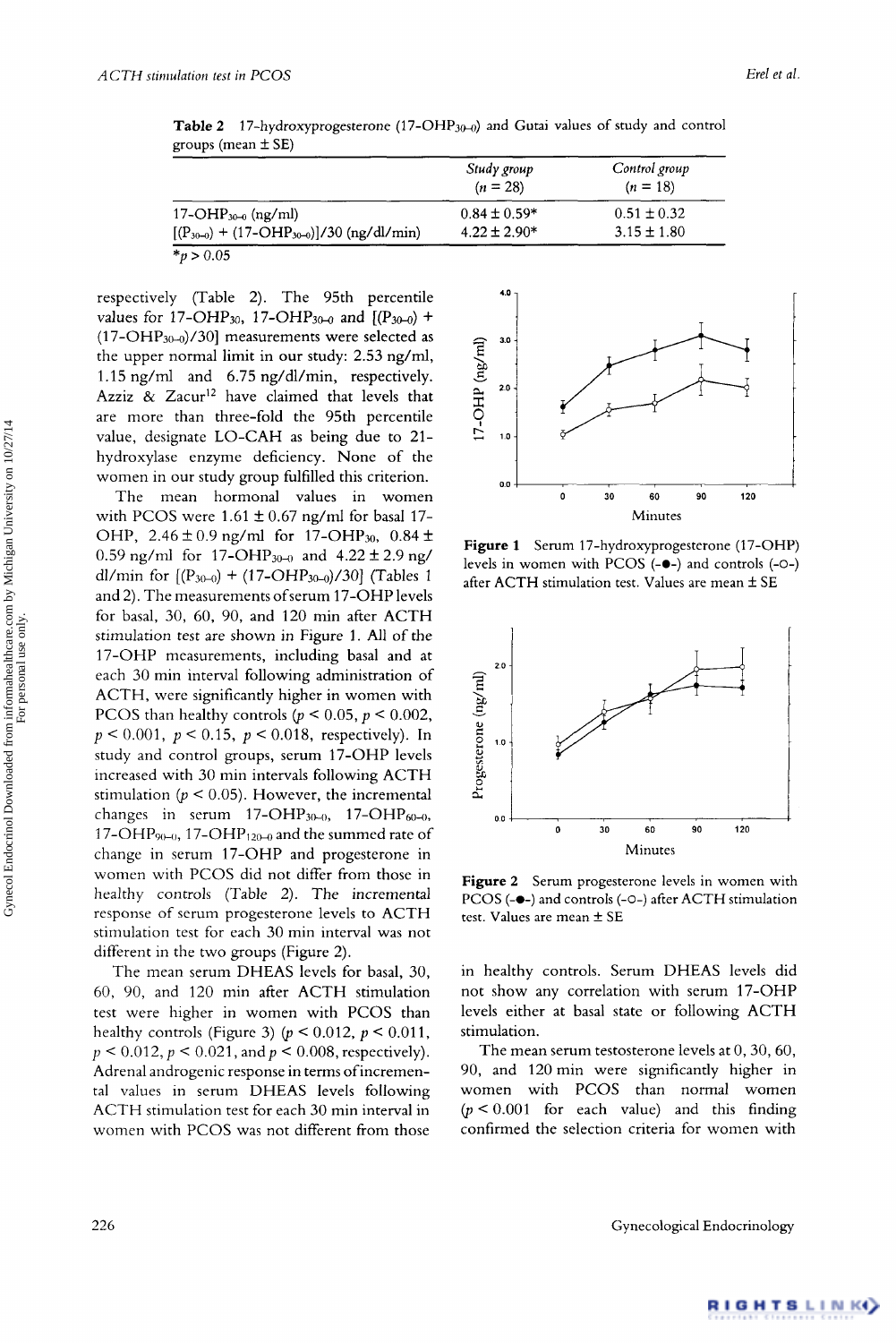

**Figure 3** Serum DHEAS values in women with PCOS *(-O-)* and controls *(-O-)* following ACTH stimulation test. Values are mean *5* SE

PCOS. We found a significant decrease in serum testosterone levels between basal and 30 min after the test in women with PCOS ( $p < 0.05$ ). Following ACTH stimulation, serum testosterone levels did not change in both groups during the last 90 min (Figure 4). There was no correlation between serum testosterone and 17-OHP levels.

# **DISCUSSION**

In the present study, we performed a 2 h ACTH stimulation test to evaluate adrenal steroidogenesis in women with PCOS. Thirty or 60 min ACTH stimulation tests have been widely used for the diagnosis of LO-CAH or heterozygote carriers of  $CAH<sup>8,10,12,23,24</sup>$ . It has been suggested that it is possible to evaluate adrenal steroid production by determining serum cortisol and 17-OHP levels with longer time intervals<sup>25</sup>. Recently, it has been also reported that steroid levels reach a plateau 60-90 min after ACTH stimulation". Therefore, we extended blood sampling time to 120 min with 30 min intervals to observe the long-term changes in serum 17-OHP and progesterone levels as well as to detect the adrenal androgenic response by determining serum DHEAS levels. However, we were not able to find any advantages of extending the duration of blood sampling up to 120 min either in women with PCOS or healthy controls.

Obesity, oligomenorrhea and hirsutism are well known clinical characteristics of women with PCOS, as confirmed in our study (Table 1) $^{2,3}$ . Since women with PCOS had a higher BMI in our study, we had some concerns about the effect of BMI on



**Figure 4** Serum testosterone levels in women with PCOS (-@-) and controls *(-O-)* after ACTH stimulation test. Values are mean  $\pm$  SE

adrenal steroid response to ACTH stimulation. However, it has been shown that subject weight does not influence ACTH test results<sup>15,26</sup>.

We were able to demonstrate elevated basal and ACTH-stimulated serum levels of 17-OHP in women with PCOS. However, the incremental change in serum 17-OHP levels during 2 h did not show a difference between women with PCOS and healthy controls. It has been reported that some women with hyperandrogenism, who are not sufferers from LO-CAH, showed mild 21-hydroxylase enzyme deficiency by ACTH stimulation test<sup>12</sup>. Two different hypotheses might be helpful in explaining the deficiency in 2 1 -hydroxylase activity and elevated serum levels of 17-OHP in women with PCOS. (1) It has been stated that in non-LO-CAH hyperandrogenic women, elevated serum 17-OHP levels after ACTH stimulation are most likely to represent a normal 17-OHP adrenocortical response superimposed on an elevated circulating 17-OHP level of non-adrenal origin". Possibly, the origin of 17-OHP might be polycystic ovaries<sup>13</sup>. The study of Lachelin and colleagues<sup>5</sup> also supports our results. (2) Since it is well known that one of the major androgens elevated in PCOS is serum testosterone, high serum testosterone levels may result in subtle inhibition of 21 -hydroxylase enzyme deficiency in the adrenal steroidogenesis<sup>16</sup>. Fruzetti and colleagues<sup>17</sup> investigated whether high serum testosterone levels of ovarian origin affect adrenal steroid production and evaluated 39 hyperandrogenic women with normal or high serum testosterone levels and 10 normal controls.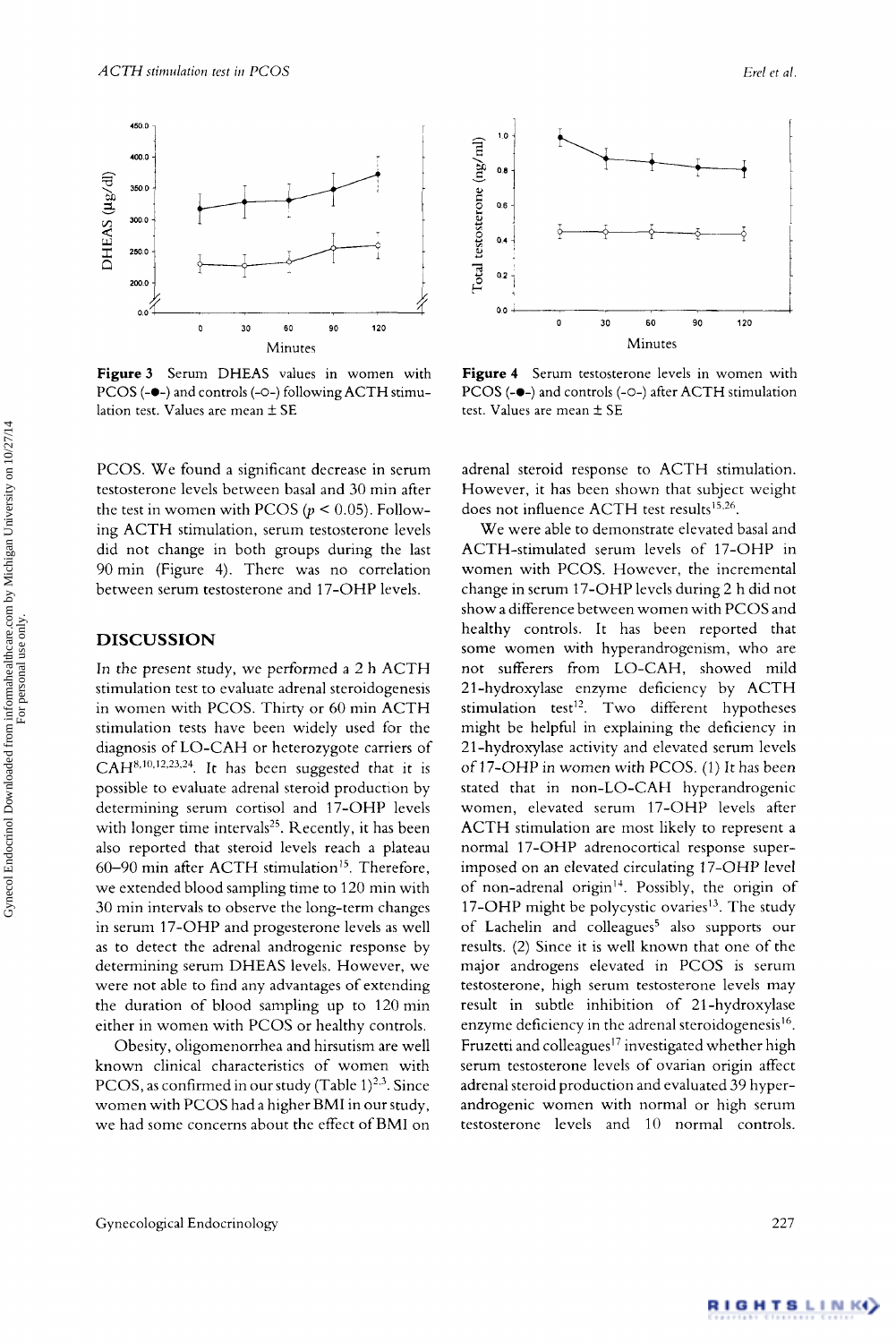17-OHP response to the ACTH stimulation test was significantly higher in hyperandrogenic women with high serum testosterone levels. However, they could not confirm this finding when they administered a gonadotropin-releasing hormone (GnRH) agonist to suppress ovarian testosterone production. Azziz *et aL'\** also concluded that adrenocortical biosynthetic abnormalities noted in women with hyperandrogenism did not appear to result from the elevated circulating testosterone levels. Although serum testosterone levels in women with PCOS were above the upper normal limit in our study, we were not able to show any significant correlation between serum testosterone and 17-OHP levels. In addition, basal serum testosterone levels were not indicative for 17-OHP response to ACTH stimulation. All these data, including our study, do not seem to prove the theory of subtle inhibition of adrenals in women with PCOS.

Basal serum progesterone levels and progesterone response to ACTH stimulation were not different in women with PCOS and controls. Conclusively, we believe that serum progesterone measurements and the related formula proposed by Gutai et al.<sup>23</sup> have no place in determining 21-hydroxylase enzyme deficiency.

Since the subject is still under debate, we have evaluated adrenal androgenic response to ACTH

stimulation by focusing on serum DHEAS levels. We found that although serum DHEAS level was higher in women with PCOS during 2 h, the response to ACTH stimulation test in terms of DHEAS was not different in women with PCOS and healthy controls. Siegel and colleagues $^{20}$ undertook a study to reveal a relationship between the basal serum DHEAS levels and the hormonal response to ACTH. They were not able to show any significant correlation between the basal serum DHEAS levels and the hormonal response, including DHEAS levels, to ACTH. Consistent with the findings of Siegel's study<sup>20</sup>, we could not show any correlation between basal DHEAS levels and the response of adrenal steroids in the present study. In contrast to this, a recent study<sup>19</sup> divided women with PCOS into two groups according to their basal serum DHEAS levels, normal or high, and performed the ACTH stimulation test. The PCOS women with high basal serum DHEAS levels showed a higher increase in serum DHEAS level in response to the ACTH stimulation test than the PCOS women with normal basal serum DHEAS levels and normal controls. In our study, women with PCOS had normal serum basal DHEAS levels. Therefore, this might be the reason that we were not able to show a significant increase in serum DHEAS levels in response to ACTH stimulation.

# **REFERENCES**

- 1. Stein IF, Leventhal ML. Amenorrhea associated with bilateral polycystic ovaries. *Am] Obstet Gyne-***CO~** 1935;29:181-91
- 2. Cheung AP, Chang RJ. Polycystic ovary syndrome. *Clin Obstet Gynecol* 1990;33:655-67
- 3. Barnes R, Rosenfield RL. The polycystic ovary syndrome pathogenesis and treatment. *Ann Intern Men* 1989;110:386-99
- 4. Hoffman D, Klove K, Lob0 RA. Prevalence and significance of elevated DHEA-S levels in anovulatory women. *Fertil Steril* 1984;42:76-81
- 5. Lachelin GCL, Bamett M, Hopper BR, *et al.*  Adrenal function in normal and women with the polycystic ovary syndrome. *J Clin Endocrinol Metab*  1979;62:892-8
- 6. Lucky AW, Rosenfield RL, McGuire J, *et al.*  Adrenal androgen hyperresponsiveness to adrenocorticotropin in women with acne and/or hirsutisni: adrenal enzyme defects and exaggerated adrenarche. *J Clin Endocrinol Metab* 1986;62:840-8
- 7. Lobo RA, Goebelsmann U. Adult manifestation of congenital adrenal hyperplasia due to 21 hydroxylase deficiency mimicking polycystic ovarian disease. *Am] Obstet Gynecol* 1980;138:720-6
- *8.*  Chrousos GP, Loriaux L, Mann DL, *et al.* Lateonset 21-hydroxylase deficiency mimicking idiopathic hisutism or polycystic ovarian disease. *Ann Intern Med* 1982;96:143-8
- 9. Benjamin F, Deutsch S, Saperstein H, *et al.* Prevalence of and markers for the attenuated form of congenital adrenal hyperplasia and hyperprolactinemia masquerading as polycystic ovarian disease. *Fertil Steril* 1986;46:215-21
- 10. Dewailly D, Vantyghem-Haudiquet MC, Sainard C, *et al.* Clinical and biological phenotypes in late-onset 21-hydroxylase deficiency.] *Clin Endocrinol Metab* 1986;63:418-23
- 11. Kuttenn F, Couillin P, Girard F, *et al.* Late-onset adrenal hyperplasia in hirsutism. *N Engl* ] *Med*  1985;3 13:224-3 1